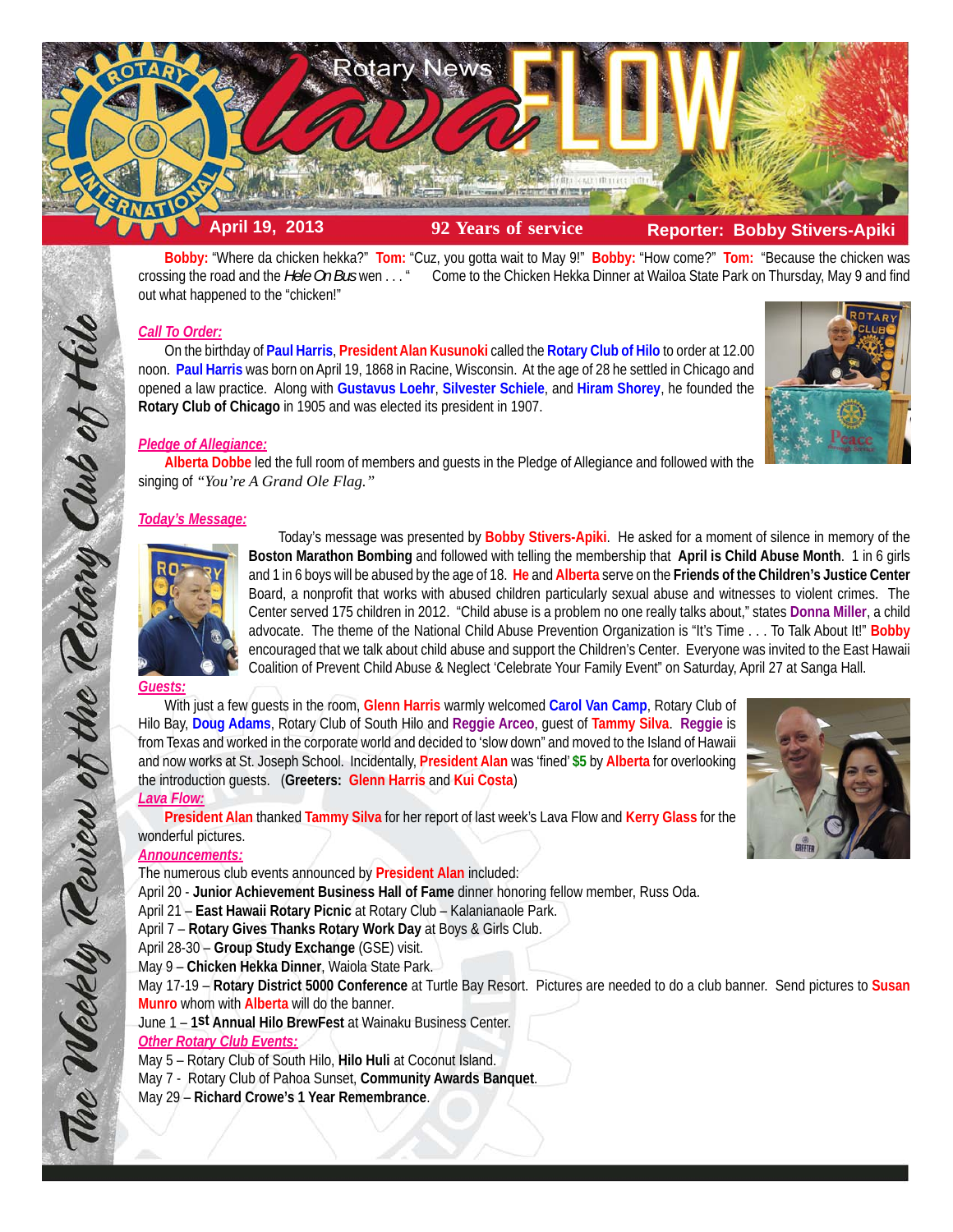## *Birthdays:*

**Alan Kusunoki** April 7 **Toshi Aoki** April 8 **Tom Brown** April 10 **Wally Wong** April 11 **Sally O'Brien** April 14 **Jenny Johnson** April 15 **Tom Olcott** April 16 **Bob Hanley** April 16 **Joe Hanley Jr.** April 26 **Ted Dixon** April 28 **Alberta Dobbe** April 29 **Steve Yoshida** April 29

# *Club Anniversary:*

**Jeanine Atebara** April 1 **Vivian Birchall** April 1 **Sam Wallis Jr.** April 2 **Craig Shikuma** April 3 **Gay Porter** April 12 **Gerard Carter** April 16 **John McElvaney** April 20

# *Announcements:*

#### **Fri. April 26 Wada Foundation Student visit to Hiroshima: Hajime Hayano & Alexis Alapai**

**Sat. April 27 Rotary Work Day 8 am to 2 pm Boys & Girls Club**

**Fri. May 3 Club Assembly**

**Thurs. May 9 5:30 pm to 9:30 pm Hekka Social - Wailoa Park**

#### **Fri. May 10 Jast Hegerfeldt, What is Multiple Sclerosis?**

| Vice President  Alberta Dobbe                 |  |
|-----------------------------------------------|--|
| Immediate Past President  Joe Hanley          |  |
|                                               |  |
|                                               |  |
|                                               |  |
|                                               |  |
|                                               |  |
| Service Projects  Mitchell Dodo               |  |
| Rotary Foundations  Susan Munro               |  |
| Membership  Nancy Cabral                      |  |
| Public Relations  Robert Hanley               |  |
| International Service  Steve Yoshida          |  |
| Community Service  Wallace Wong               |  |
| Vocational Service  Bobby Stivers-Apiki       |  |
| New Generations  Gail Takaki                  |  |
|                                               |  |
| The Rotary Foundation  Susan Munro            |  |
| Hawaii Rotary Youth Foundation  Mitchell Dodo |  |
| Hilo Rotary Club Foundation  John McVickar    |  |
|                                               |  |

# *Member Announcements:*

**Misti Tyrin** – **Celebration of Foster Families** gift baskets to thank these families for the great work they will cost **\$350**. She asked members for support for this worthy project.



# **Nancy Cabral** – **Denim Day** in Hilo April 24. **Nancy** asked everyone particular women to join Zonta



as they stand up for an end to sexual violence by wearing denim to work.

### *Club Birthdays & Anniversaries:*

**Happy Birthday Paul Harris**, **Sally O'Brien**, April 14 who is on the continent, **Jenny Johnson**, April 15 and **Tom Olcott**, April 16. Hau'oli la hanau!

### *Happy Dollars:*



- The sunny weather brought out a lot of **Happy Dollars**: Total of **\$530**. Thank you . . .
- **\$65 Jenny Johnson** for her youthful birthday;
- \$5 Alan Kusunoki for forgetting to introduce guests; **\$5 Glenn Harris** for father's loving care;



**\$25 Mike Robinson** for daughter's work promotion and for his wife's volunteer service at the Children's Justice Center;

**\$20 Misti Tyrin** for being able to do yoga and grandparents in town;

**\$100 Sandra Song** for the Foster Families baskets;

**\$100 Nancy Cabral** for the Foster Families baskets;

**\$20 Beff Kennedy**, reporter's apology did not get reason for happy dollars;



**\$5 Marcia Sakai** for completed budget report for UH;

**\$100 Lorraine Inouye** for Foster Family baskets, **Paul Harris** birthday and awarding 500 points to **Sandra Song**;

**\$20 Tammy Silva** for Foster Family baskets and guest **Reggie**, president of Big Island Football Club



and secretary, **Tammy**;

- **\$15 Tom Olcott** for his birthday;
- **\$10 Joe Hanley** for his support of the Children's Justice Center;

**\$10 Alberta Dobbe** for acknowledging **Joe** as the 1st Board president of the Center and the great work the Center does for the community; and

**\$10 Theresa English** for what everyone spoke before her.

## *Today's Program* by **Susan Munro**:

**Theresa English** was presented with her new **Paul Harris** pin by **Susan** who also presented **Lorraine Inouye** her **Paul Harris Plus 1** pin. **Misty** was presented with 100 points from **Lorraine Inouye** and 100 points from **Nancy Cabral** toward a Paul Harris award.



### *The Rotarian Magazine:*

Are you smarter than a 4th grader? **April is Rotary Magazine Month** and **president-elect Kerry Glass** quizzed the membership with four questions to test if anyone read the last "Rotarian." Of the 60 members and guests in the room ONLY **Tammy Silva** correctly answered a question. She read the magazine while recently traveling by car to Kona with her family. Thank goodness she wasn't driving. So what's the lesson? Take your Rotarian on your next trip to Kona. Tammy, you are smarter than a 4th grader and a whole bunch of your fellow Rotarians!!